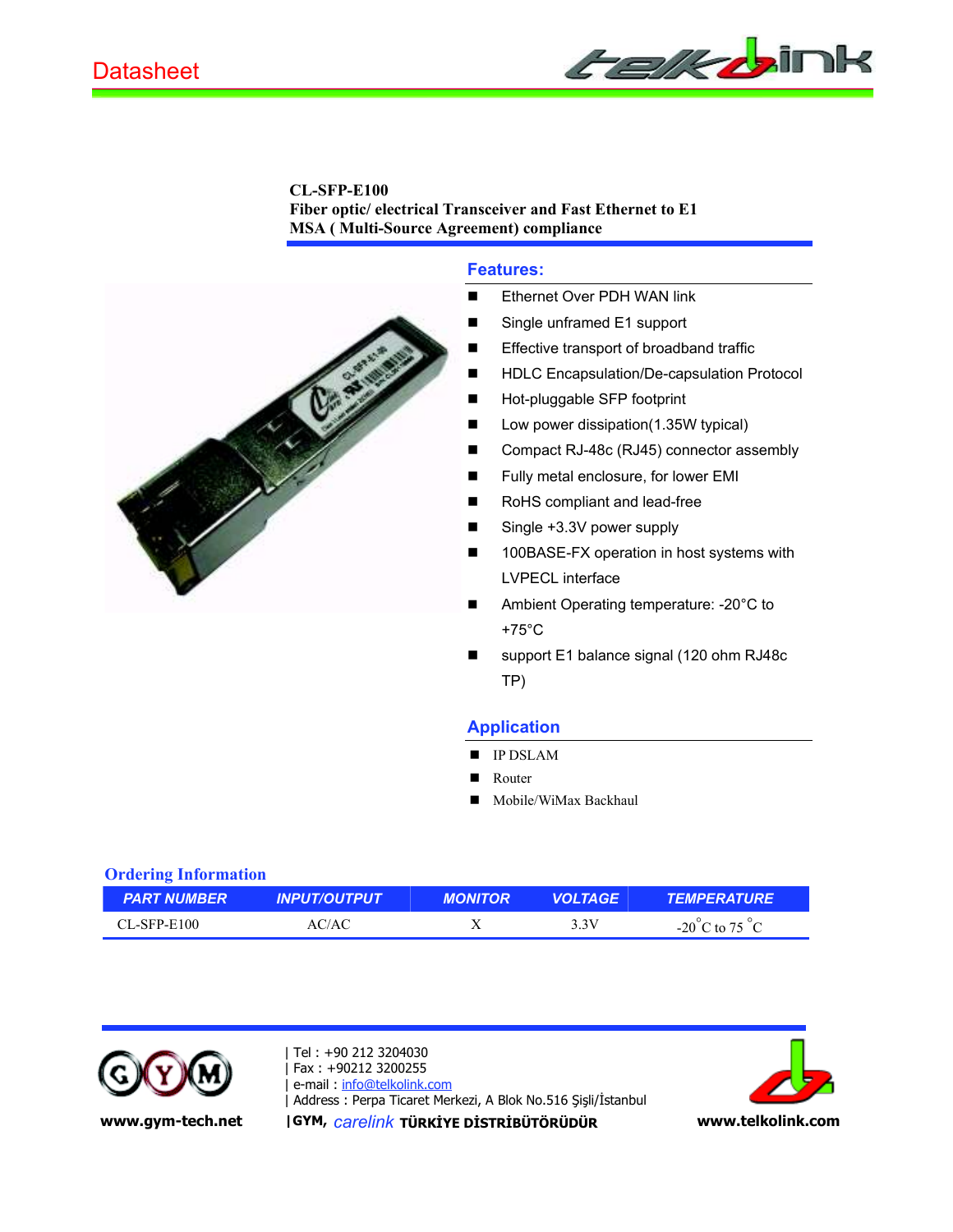

### SFP to Host Connector Pin Out

| <b>PIN</b> | <b>SYMBOL</b>    | <b>Name/Description</b>                                        | Ref.           |
|------------|------------------|----------------------------------------------------------------|----------------|
|            | <b>VEET</b>      | Transmitter Ground (Common with Receiver Ground)               | $\mathbf{1}$   |
| 2          | <b>TFAULT</b>    | Transmitter Fault. Not supported.                              |                |
| 3          | T <sub>DIS</sub> | Transmitter Disable. Laser output disabled on high or open.    | $\overline{2}$ |
| 4          | $MOD_$ DEF(2)    | Module Definition 2. Data line for Serial ID.                  | 3              |
| 5          | $MOD_$ DEF $(1)$ | Module Definition 1. Clock line for Serial ID.                 | 3              |
| 6          | $MOD_$ DEF $(0)$ | Module Definition 0. Grounded within the module.               | 3              |
| 7          | Rate Select      | No connection required                                         |                |
| 8          | LOS              | Loss of Signal indication. Logic 0 indicates normal operation. | $\overline{4}$ |
| 9          | <b>VEER</b>      | Receiver Ground (Common with Transmitter Ground)               | 1              |
| 10         | <b>VEER</b>      | Receiver Ground (Common with Transmitter Ground)               | 1              |
| 11         | <b>VEER</b>      | Receiver Ground (Common with Transmitter Ground)               | 1              |
| 12         | RD-              | Receiver Inverted DATA out. AC Coupled                         |                |
| 13         | $RD+$            | Receiver Non-inverted DATA out. AC Coupled                     |                |
| 14         | <b>VEER</b>      | Receiver Ground (Common with Transmitter Ground)               | 1              |
| 15         | <b>VCCR</b>      | Receiver Power Supply                                          |                |
| 16         | <b>VCCT</b>      | <b>Transmitter Power Supply</b>                                |                |
| 17         | <b>VEET</b>      | Transmitter Ground (Common with Receiver Ground)               | 1              |
| 18         | $TD+$            | Transmitter Non-Inverted DATA in. AC Coupled.                  |                |
| 19         | TD-              | Transmitter Inverted DATA in. AC Coupled.                      |                |
| 20         | <b>VEET</b>      | Transmitter Ground (Common with Receiver Ground)               | 1              |

Notes:

- 1. Circuit ground is connected to chassis ground
- 2. PHY disabled on TDIS > 2.0V or open, enabled on TDIS < 0.8V
- 3. Should be pulled up with 4.7k 10k Ohms on host board to a voltage between 2.0 V and 3.6 V. MOD\_DEF(0) pulls line low to indicate module is plugged in.



| Tel : +90 212 3204030 | Fax : +90212 3200255 e-mail: info@telkolink.com | | Address : Perpa Ticaret Merkezi, A Blok No.516 Şişli/İstanbul North Martin Company (Charles Company) www.gym-tech.net | GYM, carelink TÜRKİYE DİSTRİBÜTÖRÜDÜR

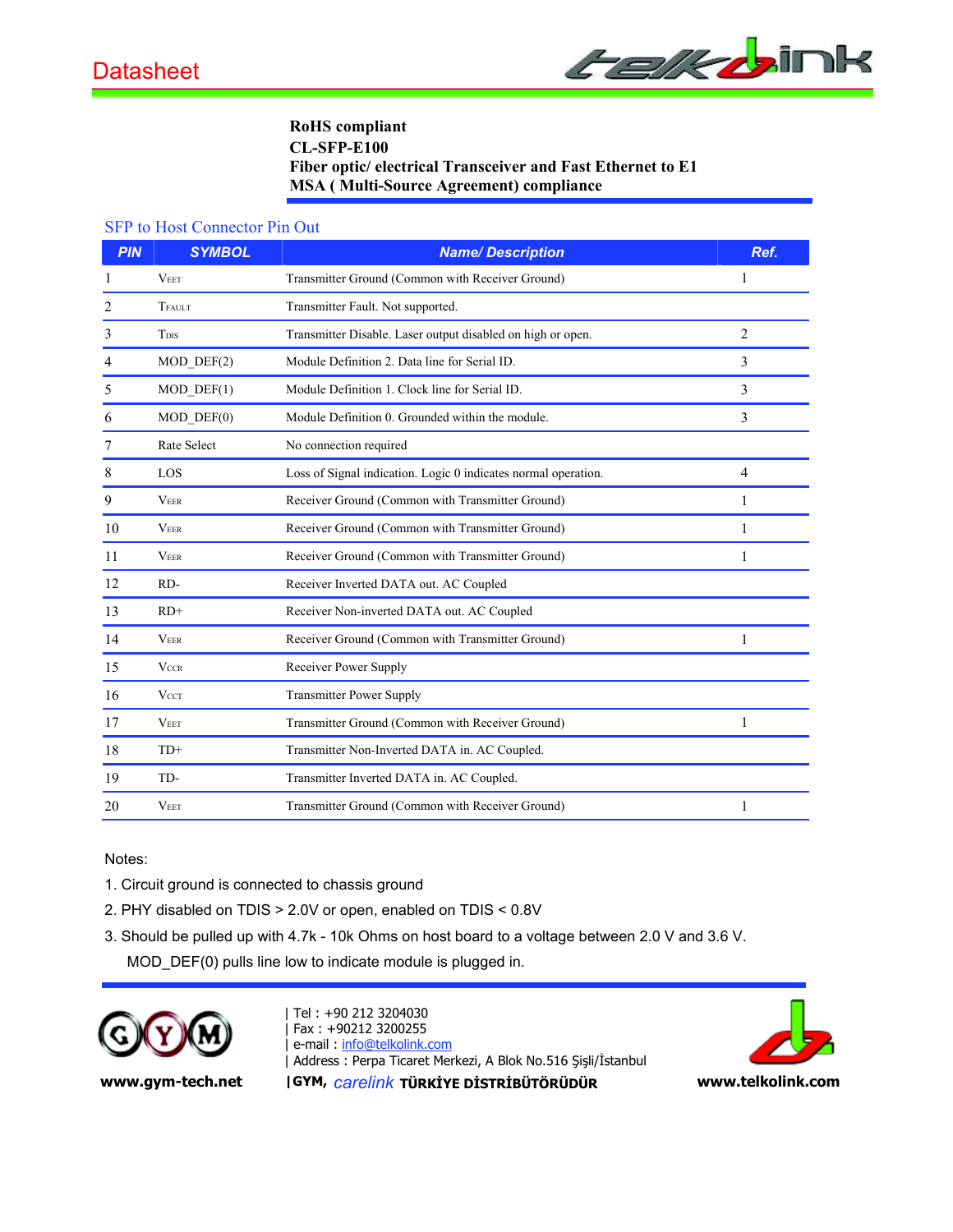



Figure 1. Diagram of host board connector block pin numbers and names



| Tel: +90 212 3204030 Fax: +90212 3200255 e-mail: info@telkolink.com I Address : Perpa Ticaret Merkezi, A Blok No.516 Sisli/İstanbul **IGYM, carelink TÜRKİYE DİSTRİBÜTÖRÜDÜR** 

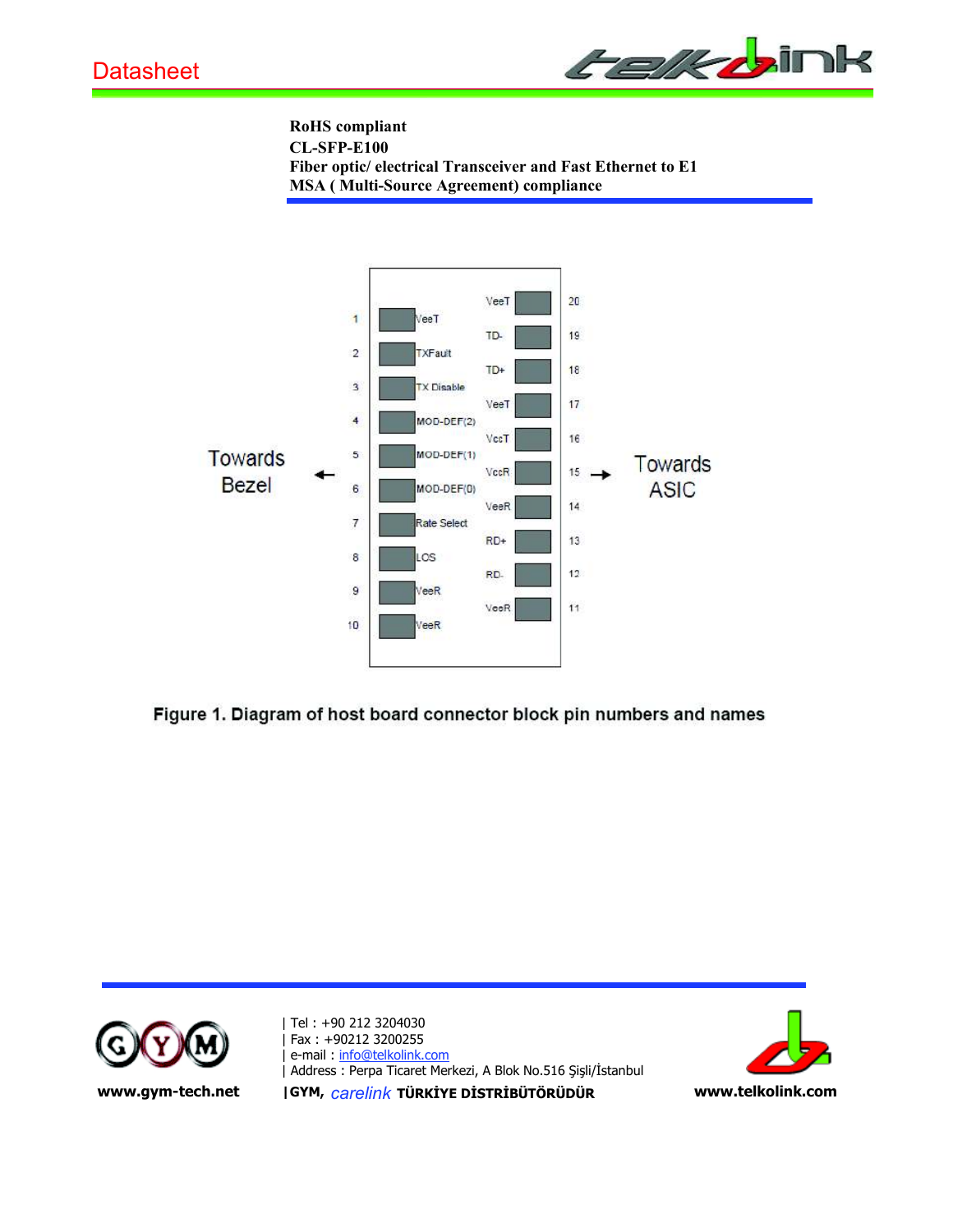

# **E1 Pin Assignment / RJ48C (RJ45)**



CL\_SFP\_E100 side

| <b>PIN</b>     | <b>SYMBOL</b> | <b>Name/Description</b>    | Ref. |
|----------------|---------------|----------------------------|------|
| 1              | $RX+$         | Receiver differential +    |      |
| 2              | RX-           | Receiver differential -    |      |
| 3              |               | No use                     |      |
| $\overline{4}$ | $TX+$         | Transmitter differential + |      |
| 5              | TX-           | Transmitter differential - |      |
| 6              |               | No use                     |      |
| $\tau$         |               | No use                     |      |
| 8              |               | No use                     |      |
|                |               |                            |      |



| Tel : +90 212 3204030 | Fax : +90212 3200255 e-mail: info@telkolink.com | - !"#\$%&'()\*+, -.

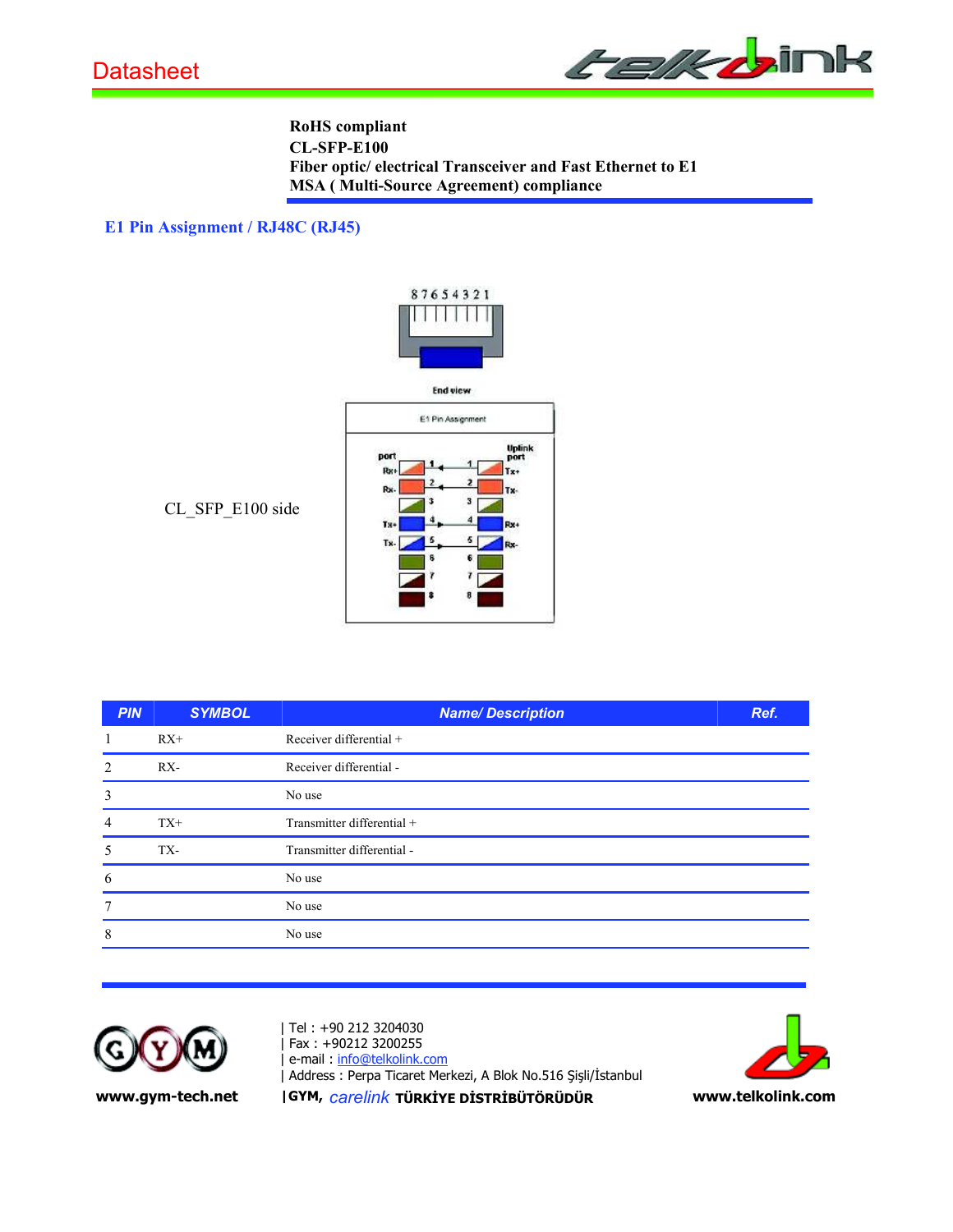

### **II. +3.3V Volt Electrical Power Interface**

Models have an input voltage range of 3.3 V +/- 5%. The 4V maximum voltage is not allowed for continuous operation.

| +3.3 Volt Electrical Power<br>Interface |        |      |     |      |                         |                                                                                            |
|-----------------------------------------|--------|------|-----|------|-------------------------|--------------------------------------------------------------------------------------------|
| Parameter                               | Symbol | Min  | Typ | Max  | unit                    | Notes/Conditions                                                                           |
| Supply Current                          | Is     |      | 320 | 375  | mA                      | 1.2W max power over<br>full range of voltage<br>and temperature.<br>See caution note below |
| Input Voltage                           | Vcc    | 3.13 | 3.3 | 3.47 | v                       | Referenced to GND                                                                          |
| Maximum Voltage                         | Vmax   |      |     | 4    | $\overline{\mathrm{v}}$ |                                                                                            |
| Surge Current                           | Isurge |      |     | 30   | mA                      | Hot plug above steady state<br>current. See caution note<br>below                          |

Caution: Power consumption and surge current are higher than the specified values in the SFP MSA

# **III. Low-Speed Signals**

MOD\_DEF(1) (SCL) and MOD\_DEF(2) (SDA), are open drain CMOS signals (see section VII, "Serial Communication Protocol"). Both MOD\_DEF(1) and MOD\_DEF(2) must be pulled up to host\_Vcc

| Low-Speed Signals,<br><b>Electronic Characteristics</b> |        |               |                  |      |                                                                        |  |  |  |  |
|---------------------------------------------------------|--------|---------------|------------------|------|------------------------------------------------------------------------|--|--|--|--|
| Parameter                                               | Symbol | Min           | Max              | unit | Notes/Conditions                                                       |  |  |  |  |
| SFP Output LOW                                          | VOL    | $\Omega$      | 0.5              | V    | 4.7k to 10k pull-up to host_Vcc,<br>measured at host side of connector |  |  |  |  |
| SFP Output HIGH                                         | VOH    | host Vcc -0.5 | host $Vec + 0.3$ | V    | 4.7k to 10k pull-up to host Vcc,<br>measured at host side of connector |  |  |  |  |
| SFP Input LOW                                           | VIL    | $\Omega$      | 0.8              | V    | 4.7k to 10k pull-up to Vcc.<br>measured at SFP side of connector       |  |  |  |  |
| SFP Input HIGH                                          | VIH    | 2             | $Vec + 0.3$      | V    | 4.7k to 10k pull-up to Vcc.<br>measured at SFP side of connector       |  |  |  |  |



| Tel : +90 212 3204030 -Fax: +90212 3200255 e-mail: info@telkolink.com - !"#\$%&'()\*+, -.

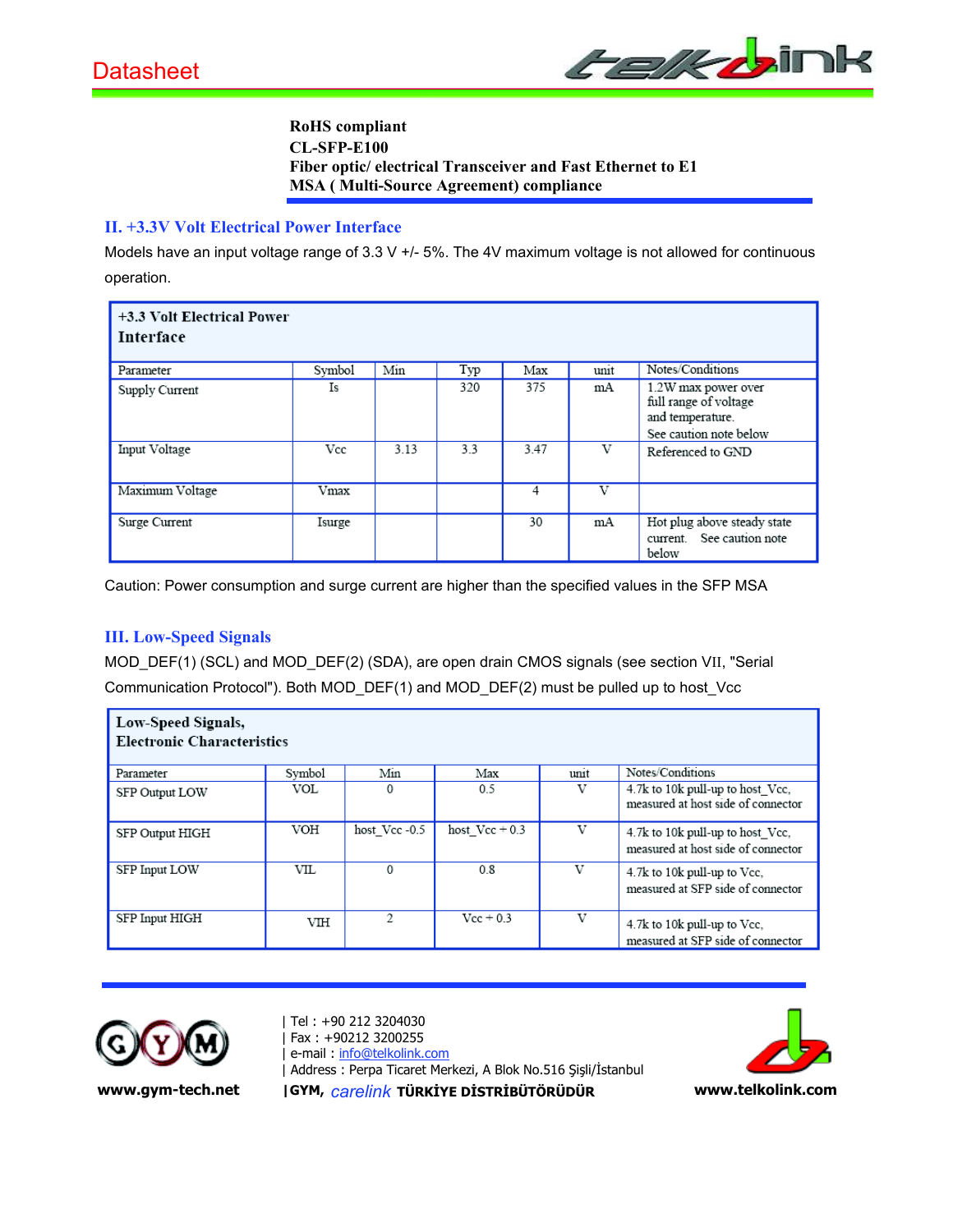

# **IV. High-Speed Electrical Interface**

All high-speed signals are AC-coupled internally.

| <b>WAN Electrical Interface</b> |          |     |       |     |            |                  |  |
|---------------------------------|----------|-----|-------|-----|------------|------------------|--|
| E1 Interface                    |          |     |       |     |            |                  |  |
| Parameter                       | Symbol   | Min | Typ   | Max | unit       | Notes/Conditions |  |
| Line Frequency                  | fL       |     | 2.048 |     | <b>MHz</b> |                  |  |
| Tx Output Impedance             | Zout, TX |     | 120   |     | Ohm        |                  |  |
| Rx Input Impedance              | Zout, RX |     | 120   |     | Ohm        |                  |  |

| High-Speed Electrical Interface,<br>Host-SFP |              |     |     |      |      |                  |  |  |
|----------------------------------------------|--------------|-----|-----|------|------|------------------|--|--|
| Parameter                                    | Symbol       | Min | Typ | Max  | unit | Notes/Conditions |  |  |
| Single ended data input<br>swing             | Vinsing      | 250 |     | 1200 | mV   | Single ended     |  |  |
| Single ended data output<br>swing            | Voutsing     | 350 |     | 800  | mV   | Single ended     |  |  |
| Rise/Fall Time                               | $T_r, T_f$   |     | 175 |      | psec | 20%-80%          |  |  |
| Tx Input Impedance                           | $Z_{\rm in}$ |     | 50  |      | Ohm  | Single ended     |  |  |
| Rx Output Impedance                          | Zout         |     | 50  |      | Ohm  | Single ended     |  |  |



| Tel: +90 212 3204030 Fax: +90212 3200255 e-mail: info@telkolink.com ı | Address : Perpa Ticaret Merkezi, A Blok No.516 Şişli/İstanbul IGYM, carelink TÜRKİYE DİSTRİBÜTÖRÜDÜR



www.gym-tech.net